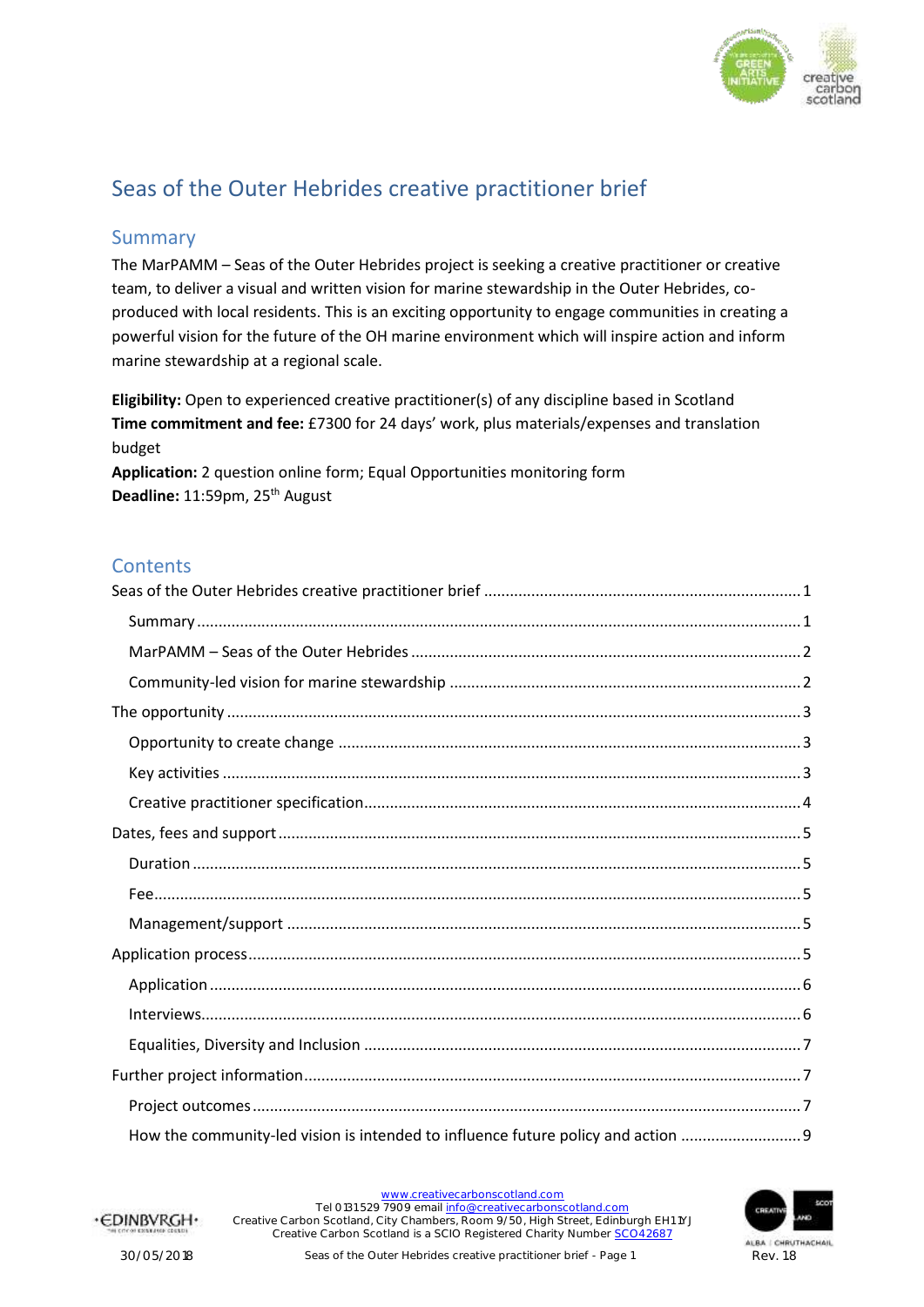

### <span id="page-1-0"></span>MarPAMM – Seas of the Outer Hebrides

The MarPAMM – Seas of the Outer Hebrides project aims to deliver a community-led vision and recommendations for the stewardship of the marine environment and Marine Protected Areas in the Outer Hebrides. Since 2019 Creative Carbon Scotland has partnered with the project to deliver creative, inclusive engagement activities which have explored communities' relationship to the sea and their visions for the future marine environment alongside other project deliverables.

We are now entering the phase of the project which will bring together community priorities and recommendations into a powerful message which will inform future policy and action.

The project is delivered by a partnership of local and national organisations: Comhairle nan Eilean Siar**,** Marine Scotland**,** NatureScot and the University of the Highlands and Islands and is funded by INTERREG.

More information is available via the below links:

- [Seas of the Outer Hebrides storymap](https://storymaps.arcgis.com/stories/c10f5c28962e40888c99f43f232efdfa) sharing key information on Marine Protected Areas in the Outer Hebrides and community stories about the sea
- [Short film](https://www.mpa-management.eu/?p=1177) an[d full report](https://www.mpa-management.eu/wp-content/uploads/2021/02/Report-Evidence-gathering-phase-MarPAMM-SEASOH-FINAL.pdf) sharing back key findings from 2020 community survey and engagement events
- [Blog sharing key themes and learning](https://www.creativecarbonscotland.com/creating-future-visions-for-the-seas-of-the-outer-hebrides/) from recent digital engagement workshops exploring future visions of the seas

#### <span id="page-1-1"></span>Community-led vision for marine stewardship

We are seeking to work with an experienced creative practitioner(s), skilled in facilitation, to coproduce a visual and written creative work with local participants, reflecting a community vision for the future of marine stewardship in the Outer Hebrides. The vision will encompass the Outer Hebrides marine region which extends to St Kilda, Sula Sgier and Rona.



*Map showing the Outer Hebrides Marine Region*

The vision will provide an accessible, positive message for the future, addressing key concerns identified by communities in the Outer Hebrides to date including:



[www.creativecarbonscotland.com](http://www.creativecarbonscotland.com/) Tel 0131 529 7909 emai[l info@creativecarbonscotland.com](mailto:info@creativecarbonscotland.com) Creative Carbon Scotland, City Chambers, Room 9/50, High Street, Edinburgh EH1 1YJ Creative Carbon Scotland is a SCIO Registered Charity Number [SCO42687](https://www.oscr.org.uk/about-charities/search-the-register/charity-details?number=SC042687#results)

·CDINBVRGH·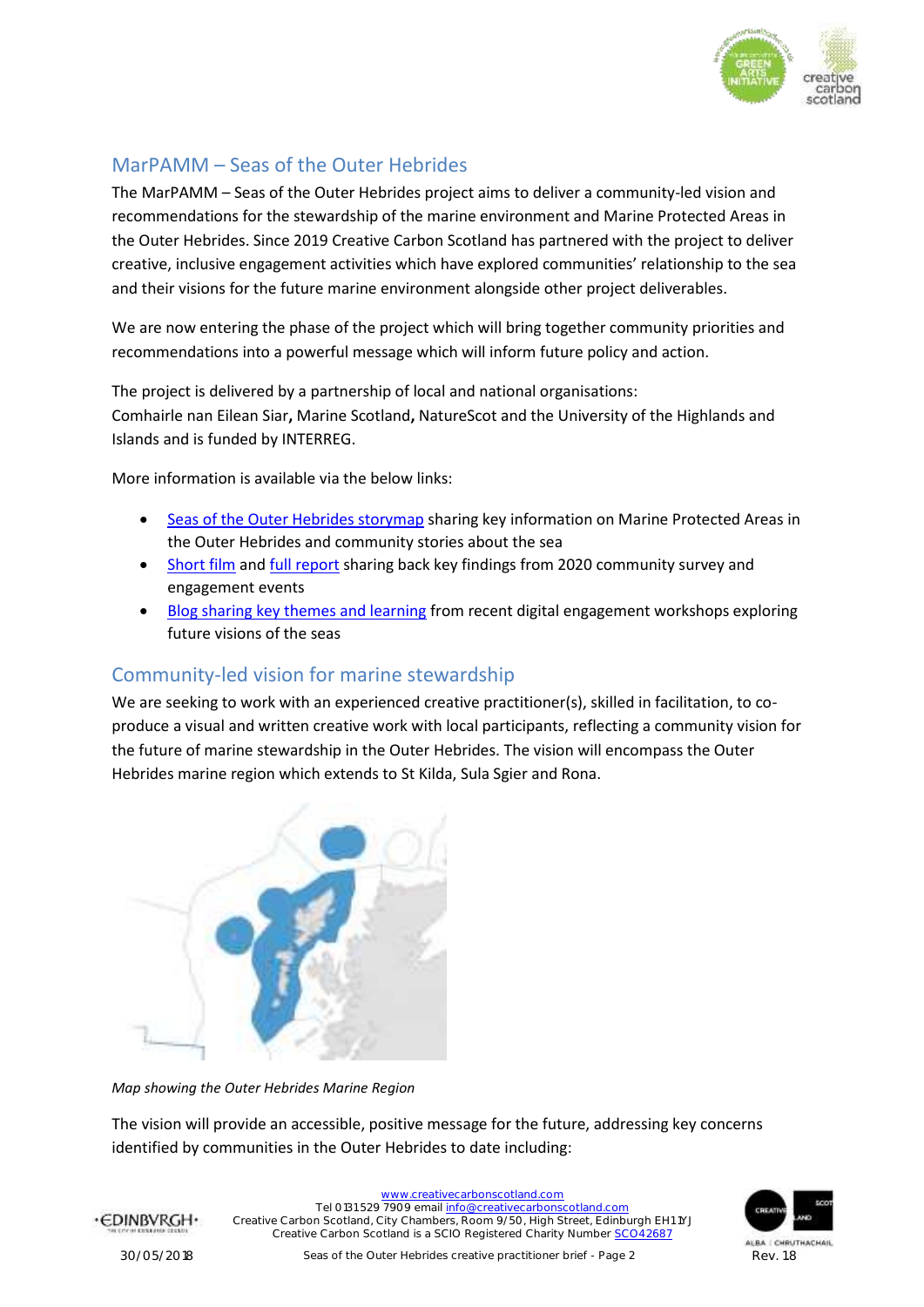

- Climate change and biodiversity loss
- Marine stewardship
- Better involved communities and local decision making
- Sustainable marine jobs
- Better managed seas
- Cultural and spiritual significance of the sea

Other key elements to be included in the creative work:

- Some form of written text combined with some form of digital visual which powerfully communicates key messages to a wider OH audience
- Inclusion of Gaelic language in some way. This could be dual language, translation into Gaelic if suitable, or the presentation/use of subtitles/captions provided where appropriate
- Representation of perspectives from across the islands of the Outer Hebrides (Harris/Lewis/North Uist/South Uist/Barra)
- Accessible to all ages (5 years+)
- Any film or visual work includes subtitles/captions

## <span id="page-2-0"></span>The opportunity

#### <span id="page-2-1"></span>Opportunity to create change

This role is an opportunity to contribute to a project seeking to deliver positive change for communities and the natural marine environment in the Outer Hebrides.

- In working with participants, you will be helping to gather, synthesise and present their vision for the marine environment to a local audience
- In producing a compelling creative work, you will be helping to inform future policy and action to support a healthy marine environment in the Outer Hebrides (see diagram at the end of this document explaining how we hope this work will help to influence wider action)
- It may also be an opportunity to learn about how to work creatively with communities and policy makers to achieve a shared goal

#### <span id="page-2-2"></span>Key activities

The format and approach taken to delivering the vision will be co-designed with the project team depending on the skills, experience and approach of the creative practitioner(s). They may choose to work with participants individually or as a group.

We anticipate that key tasks will include:

- Preparation and planning an approach which effectively engages participants and communicates the key messages of the project to an OH audience
- Supporting the recruitment of participants to take part in the project, in collaboration with the project team
- Delivering creative, digital activities which support the development of the final work.
- Collating and synthesising materials produced by participants into a digital work
- Maintaining communication with participants for the duration of the project to share updates on activities and invite feedback on the work produced

[www.creativecarbonscotland.com](http://www.creativecarbonscotland.com/)

Tel 0131 529 7909 emai[l info@creativecarbonscotland.com](mailto:info@creativecarbonscotland.com) Creative Carbon Scotland, City Chambers, Room 9/50, High Street, Edinburgh EH1 1YJ Creative Carbon Scotland is a SCIO Registered Charity Number [SCO42687](https://www.oscr.org.uk/about-charities/search-the-register/charity-details?number=SC042687#results)



·CDINBVRGH·

30/05/2018 Seas of the Outer Hebrides creative practitioner brief - Page 3 Rev. 1.8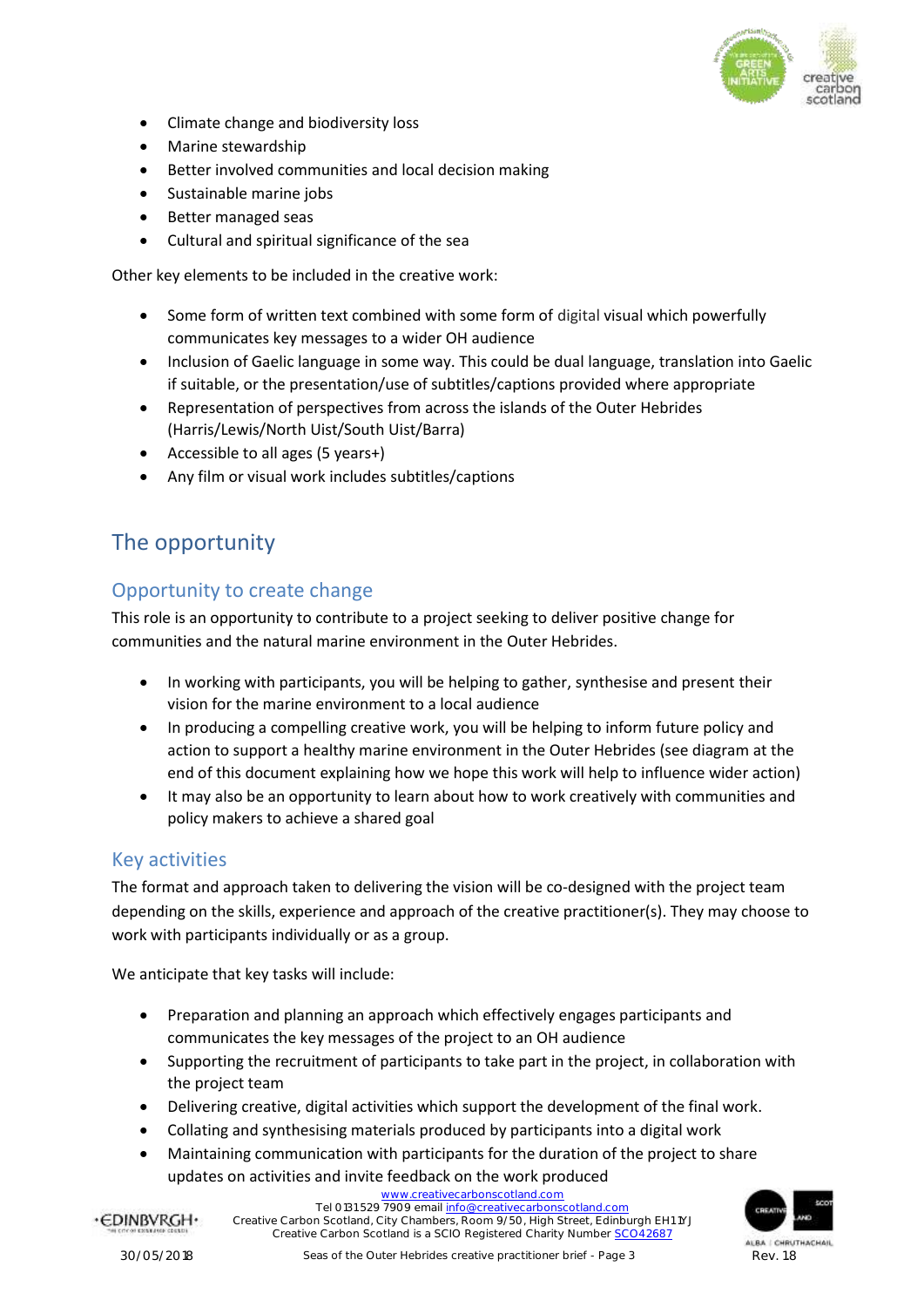

- Contributing to project learning, evaluation and debrief meetings
- Contributing two short blogs which document the project journey, to be shared via CCS's website

Rough timeline of activities (subject to agreement with creative practitioner(s))

- September: induction, planning approach and inviting participants
- October mid-November: delivering activities
- Mid-November: feeding back creative work to participants and project team
- Early December: final revisions and completion of project

Where helpful, the Seas of the Outer Hebrides project team is available to participate in activities, provide information about the project and marine stewardship, and to answer any questions that participants might have. Written and visual materials, as well as survey responses, produced to date will be available to the practitioner(s) to inform the work.

#### <span id="page-3-0"></span>Creative practitioner specification

This role is imagined for an experienced and established creative practitioner(s), looking to use their creative skills to contribute to wider society. We anticipate a practitioner(s) with 5 or more years of experience in the cultural sector will be most appropriate for this role. It is possible to apply to the role as a partnership or collective.

The types of experience, skills and knowledge that will be beneficial for this project include: 

#### **Experience**

- **Experience of working successfully with groups or communities from diverse backgrounds to produce creative work.** For example, working in environmental, educational, social, healthcare, community contexts.
- **Experience of producing impactful, visual and written work**, which can be shared digitally and appeals to a broad audience.

#### **Skills**

- **Skilled in successfully facilitating non-arts groups in digital and in person contexts:** ability to communicate concepts clearly and facilitate a creative process in an accessible and inclusive way.
- **Ability to generate participation from residents of the Outer Hebrides**: ability to design and communicate about activities which appeal to a broad audience.
- **Project delivery:** able to demonstrate effective partnership working, ability to plan and manage the delivery of key tasks on time and within budget, and adapt plans in line with COVID safety regulations and guidelines.

#### **Knowledge**

• **Knowledge of and a proven commitment to Equalities, Diversity and Inclusion**, particularly in community engagement and island and rural contexts.

> [www.creativecarbonscotland.com](http://www.creativecarbonscotland.com/) Tel 0131 529 7909 emai[l info@creativecarbonscotland.com](mailto:info@creativecarbonscotland.com) Creative Carbon Scotland, City Chambers, Room 9/50, High Street, Edinburgh EH1 1YJ Creative Carbon Scotland is a SCIO Registered Charity Number [SCO42687](https://www.oscr.org.uk/about-charities/search-the-register/charity-details?number=SC042687#results)



·CDINBVRGH·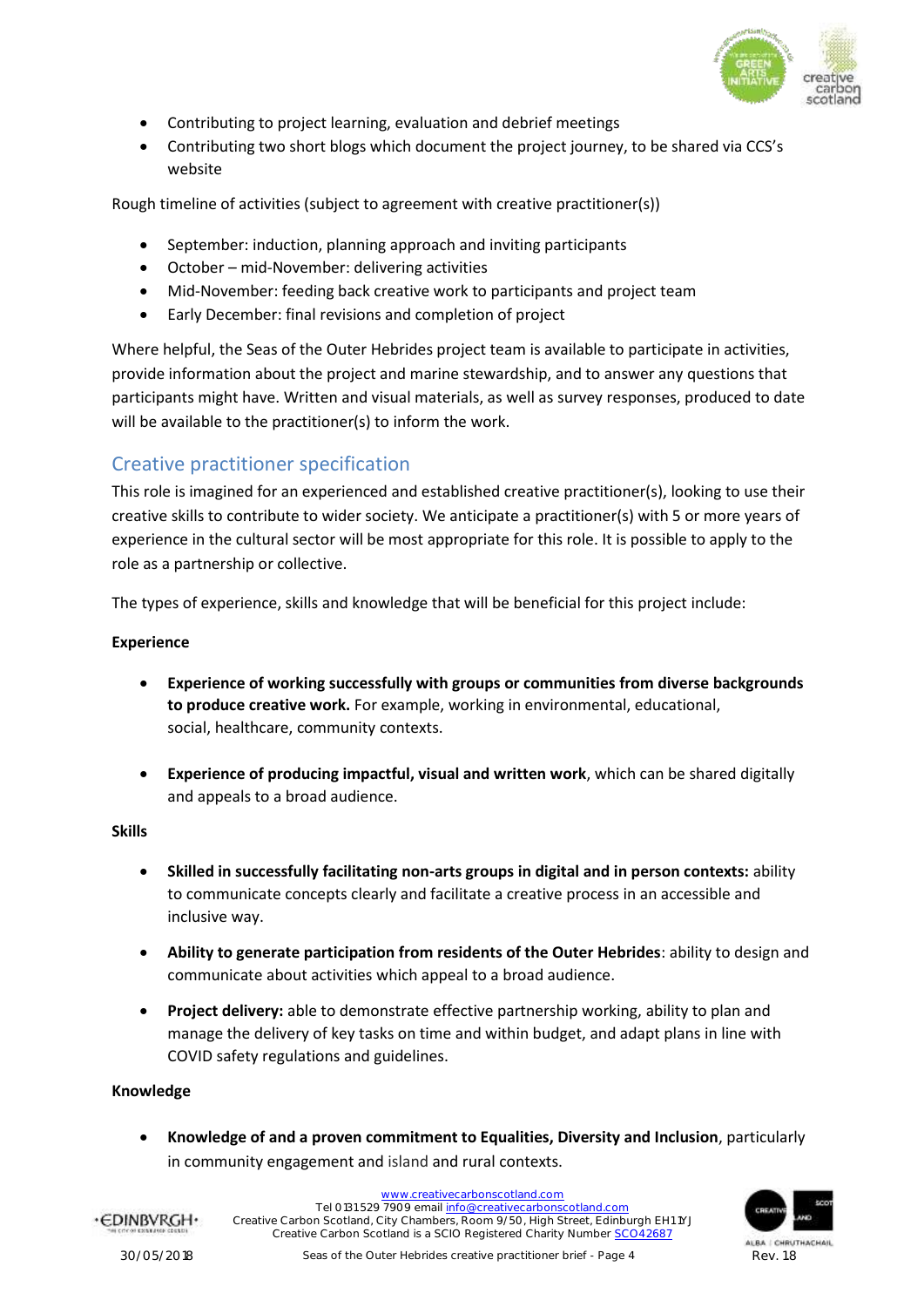

• **Knowledge of or demonstrable interest in learning about the marine environment and climate change**.

# <span id="page-4-0"></span>Dates, fees and support

#### <span id="page-4-1"></span>Duration

The project will run from September to November with final delivery due on 6<sup>th</sup> December 2021.

#### <span id="page-4-2"></span>Fee

- £7,300 for 24 days' work. This fee is fee with the Scottish Artist Union recommended rates of pay for an artist of 5+ years' experience. If choosing to apply to this role as a team or collective, the fee will be split between the appointed practitioners according to their proposed approach.
- A budget of £800 is available for engagement activity materials and production costs, which will be covered in agreement with the project team.
- The creative practitioner is expected to provide their own overheads and equipment (e.g. a laptop; internet connection). However, support is available to accommodate reasonable adjustments for the appointed candidate.
- Due to COVID-19 restrictions we are focusing on digital engagement to minimise physical interaction between participants. However, recognising the easing of restrictions, if proposals require travel to or within the islands this will need to be discussed and agreed with the project team.

### <span id="page-4-3"></span>Management/support

The creative practitioner(s) will be supported by Creative Carbon Scotland, as well as the overall project team. They will work as part of the project team and directly with community members and relevant stakeholders to deliver the work.

## <span id="page-4-4"></span>Application process

Applications are invited from creative practitioners. The deadline for applications is 25<sup>th</sup>. Late applications cannot be accepted. If you need support in completing your application, please get in touch to discuss this.



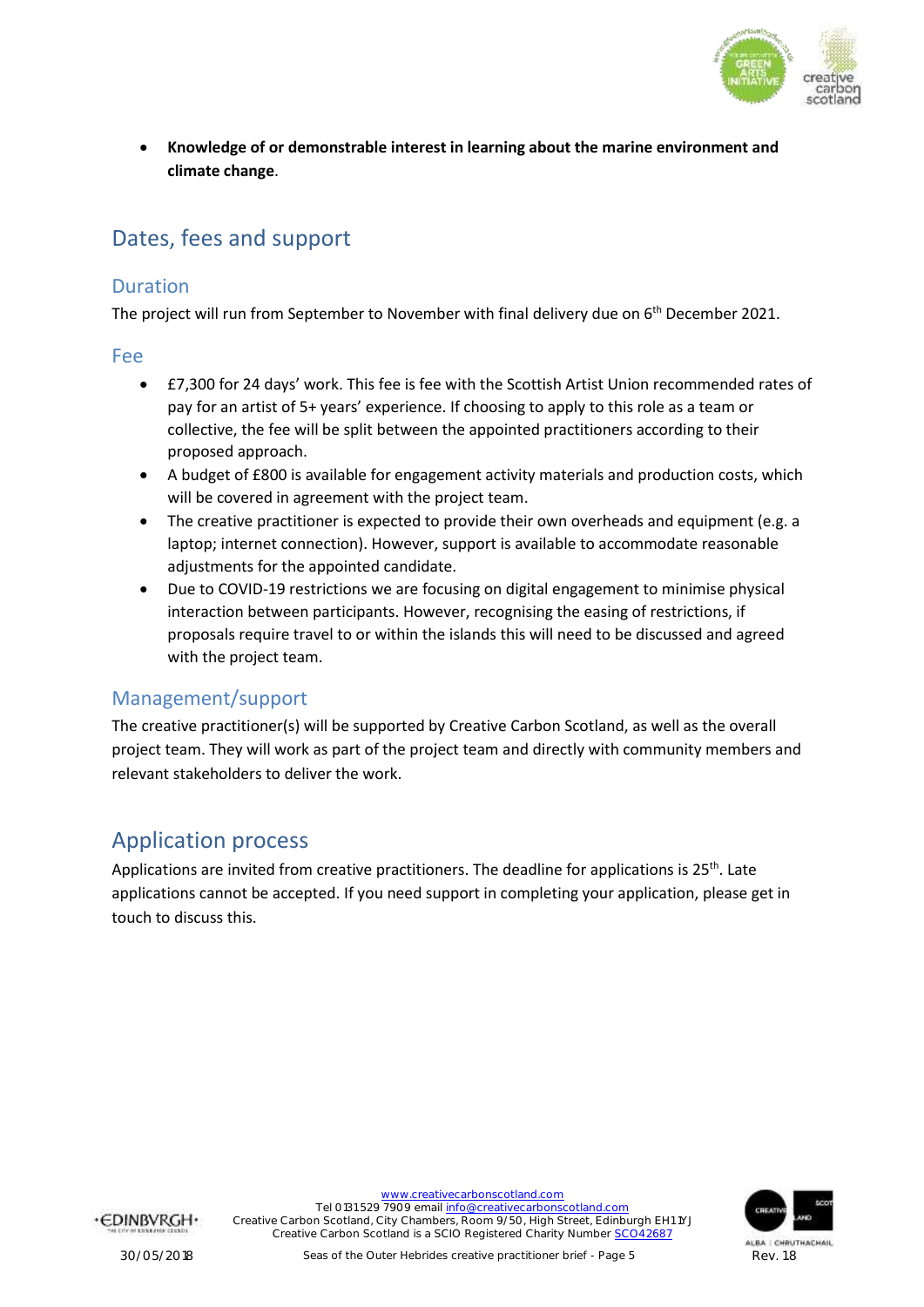

*Diagram shows recruitment timelines. Applications open on 4th August and close on 25th August at 11:59pm.*  Interviews will be held between 2<sup>nd</sup> – 3<sup>rd</sup> September. The creative practitioner(s) will be appointed on 6<sup>th</sup> *September and will begin in early September by arrangement with the team. Project completion date is 10th December 2021.* 

### <span id="page-5-0"></span>Application

Please complete the short online application form on the Creative Carbon Scotland website. If you are not able to complete the online form, please get in touch to request a Word document version: [gemma.lawrence@creativecarbonscotland.com](mailto:gemma.lawrence@creativecarbonscotland.com)

- Name, Email, Phone number
- How did you hear about this opportunity? [list of options]
- Please tell us why you want this role? [300 words maximum]
- Describe how your experience and skills and knowledge relate to the person specification, giving examples of when you have applied them. [800 words maximum]
- Please confirm you have completed the Equal Opportunities Monitoring Survey <https://www.surveymonkey.co.uk/r/DXDGLBM> (this is anonymous and will not affect the outcome of your application)
- Please confirm you are based in the Scotland and have the right to work in the UK without further sponsorship

#### <span id="page-5-1"></span>Interviews

Shortlisted candidates will be contacted by email to invite them to an interview on  $2-3^{rd}$ September.

- Interviews will take place on Microsoft Teams/Zoom and last around one hour.
- Interviews will seek to explore the creative approach of the candidate(s) and answer any questions you might have.
- The interview panel will include a member from each of the core project partners: Creative Carbon Scotland and the Seas of the Outer Hebrides team.



carbor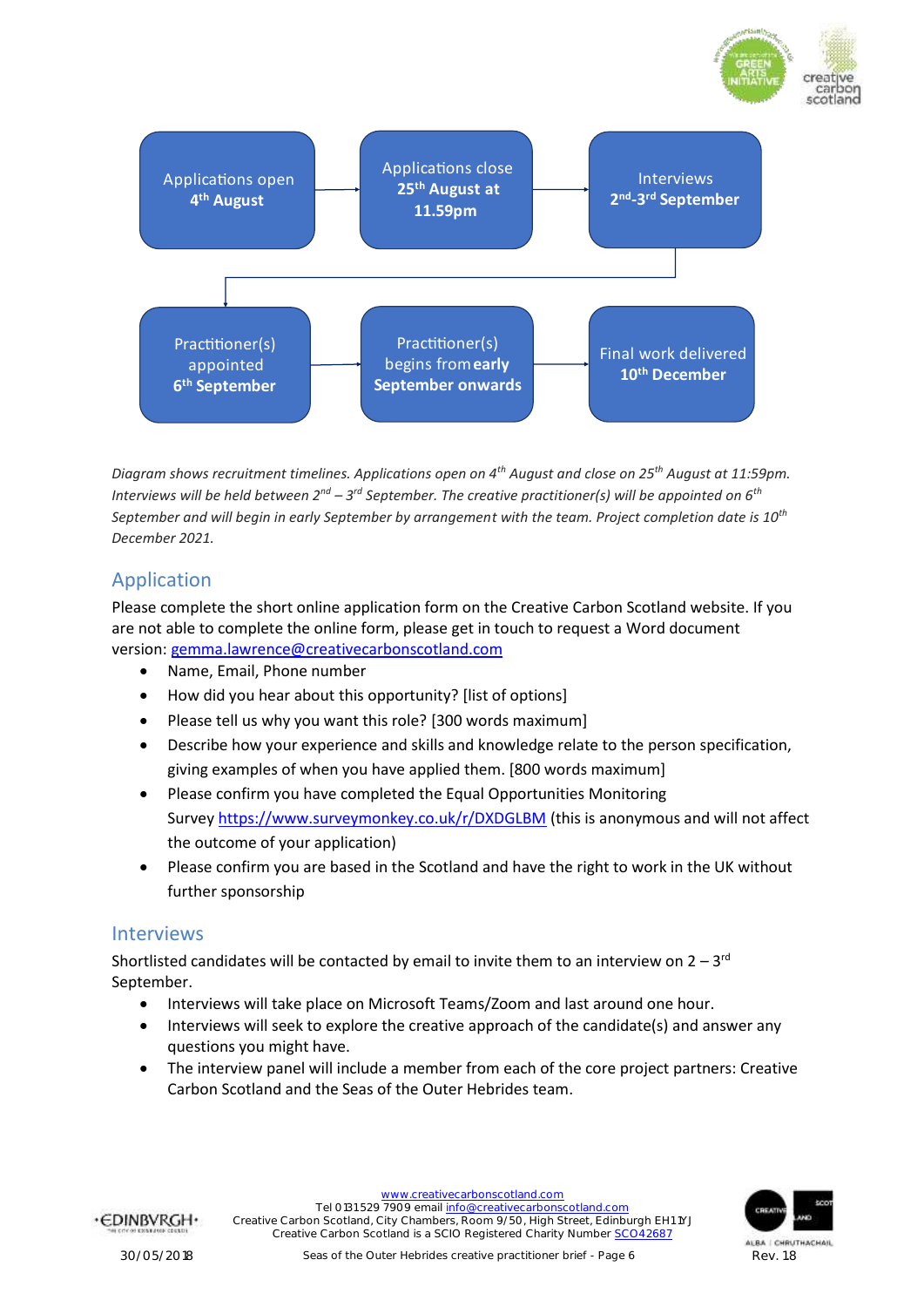

## <span id="page-6-0"></span>Equalities, Diversity and Inclusion

Creative Carbon Scotland is committed to climate justice: addressing the climate emergency in a way which makes society fairer and more equitable, and which includes all parts of society in deciding this future. We recognise that a diverse and inclusive movement is critical to solving climate change and that we must ensure that those directly impacted – particularly those who have been excluded in the past – are at the centre of the movement for change. We therefore want to increase the diversity of our team to widen our range of views and experiences, and particularly encourage applications from disabled people, those who are D/deaf, Black/+ People of Colour, those from minority ethnic communities, or from a low-income background.

Creative Carbon Scotland is committed to actively promoting equality and diversity in all of our work. All applications will be anonymised during the initial shortlisting to guard against unconscious bias, and our Equal Opportunities Monitoring Survey is anonymous and completely separately from your application. You can read our Equalities policy on [the Creative Carbon Scotland website.](https://www.creativecarbonscotland.com/about/policies-documents/ccs-equalities-policy/) If you need support in completing your application please get in touch with Gemma Lawrence for an informal, confidential conversation: [gemma.lawrence@creativecarbonscotland.com](mailto:gemma.lawrence@creativecarbonscotland.com)

# <span id="page-6-1"></span>Further project information

#### <span id="page-6-2"></span>Project outcomes

We have identified a number of short, medium and long-term outcomes that we are seeking to achieve though the project.



·CDINBVRGH·

[www.creativecarbonscotland.com](http://www.creativecarbonscotland.com/)

Tel 0131 529 7909 emai[l info@creativecarbonscotland.com](mailto:info@creativecarbonscotland.com) Creative Carbon Scotland, City Chambers, Room 9/50, High Street, Edinburgh EH1 1YJ Creative Carbon Scotland is a SCIO Registered Charity Number [SCO42687](https://www.oscr.org.uk/about-charities/search-the-register/charity-details?number=SC042687#results)

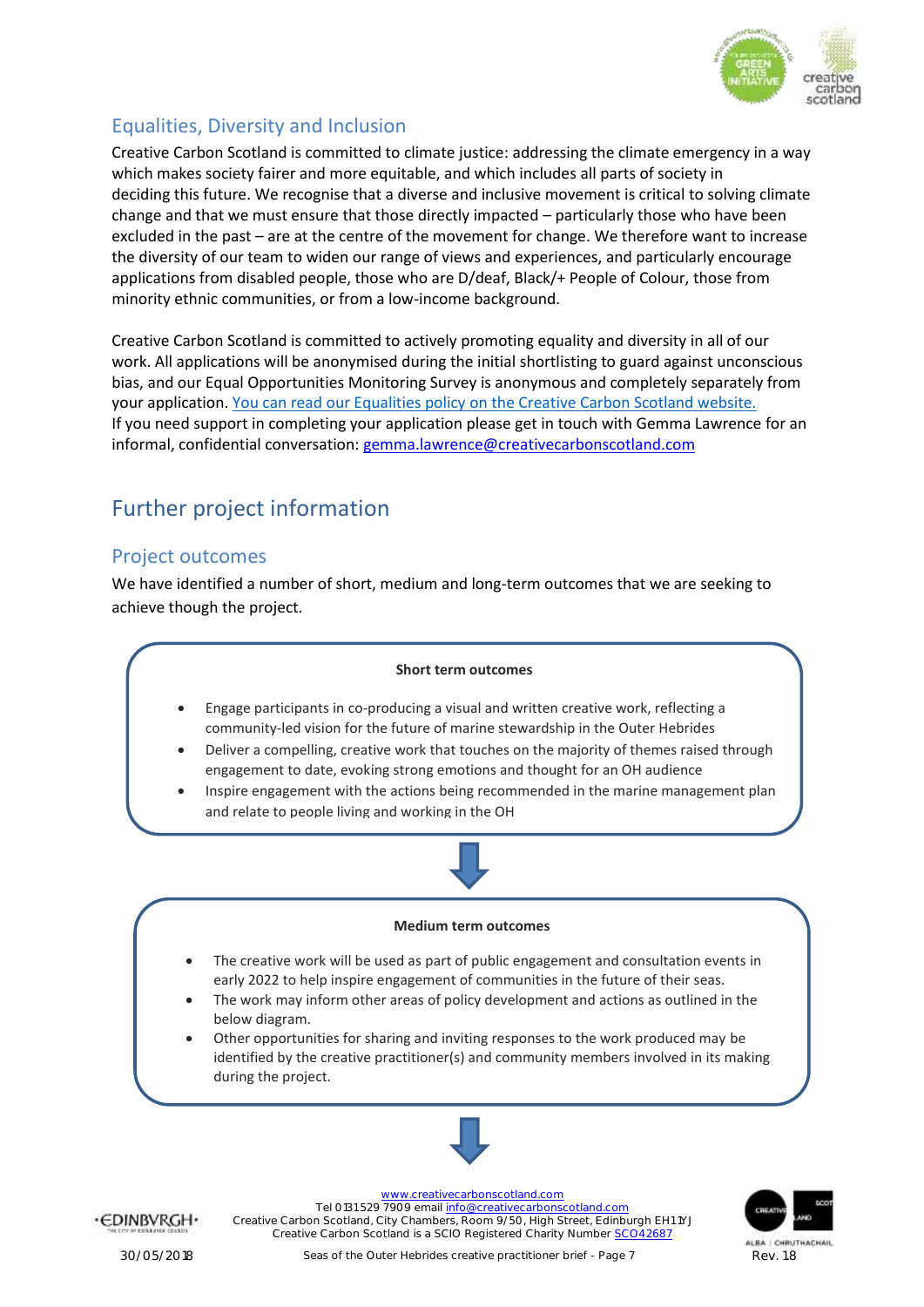

#### **Long term outcomes**

- The community-led vision sits at the front of the recommendations/management plan, helping to frame the overall document.
- The vision influences future OH management decisions. Ideally all future decisions, regardless of where the decision is taken, will work towards achieving the vision.

·CDINBVRGH·

[www.creativecarbonscotland.com](http://www.creativecarbonscotland.com/) Tel 0131 529 7909 emai[l info@creativecarbonscotland.com](mailto:info@creativecarbonscotland.com) Creative Carbon Scotland, City Chambers, Room 9/50, High Street, Edinburgh EH1 1YJ Creative Carbon Scotland is a SCIO Registered Charity Number [SCO42687](https://www.oscr.org.uk/about-charities/search-the-register/charity-details?number=SC042687#results)